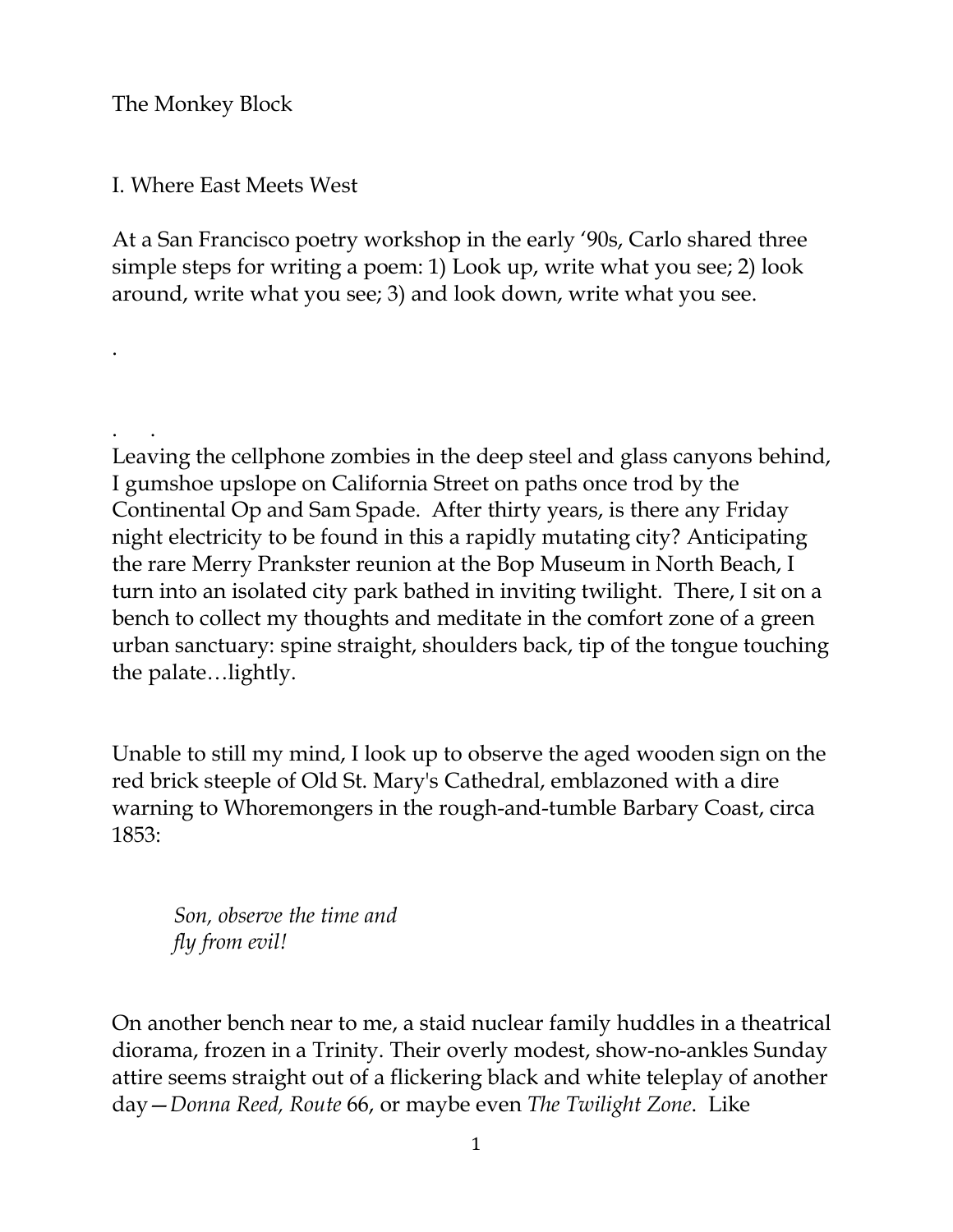displaced Evangelicals wandering out of the desert into the Babylonian city, they bear witness to their muted passion, reading aloud timeless tales of dying and resurrecting sun gods from cuneiform tablets of red clay.

Then, a film montage of historic trivia unreels in the hungry recording eye in my mind: in the early 1800s, just down the continental slope from here, once flourished abundant bird life in reedy marshes of Yerba Buena cove the bounty of the Yelamu tribe. In those days, the sea goddess Oeesha still waded in ocean tide pools with starfish and anemones. Low on the horizon, vast Condor wings eclipsed the rising sun.

The largest building of the Yelamu, the subterranean roundhouse, stood at the center of the village. Inside, in the middle of that house, stood a stout oak trunk shaped like a "Y" with two branches piercing the smoke hole in the roof. Inside the Siberian sweat lodge nearby, pungent sage smoke and steam rolls like clouds inside the dome woven from the abundant marsh reeds. In those hot clouds, a medicine man raises the *mana* or *ka*—a man's invisible spiritual energy—by waving the mottled feathers of an Eaglewing.

Having discovered this present-day Eden, self-flagellating monks burned it to the ground. For their own salvation, the Yelamu were spirited away to the picturesque mud brick pueblo of Mission Dolores, with its sacred *grotta* and blue rose garden of winged skulls-and-crossbones.

Within two generations, no Yelamu remained to pass on their ancient rites, Coyote trickster tales, and astral mysteries. So what became of the Yelamu? A good friar recorded a few fragments of lore from the last Mission Indians. Perhaps their spirits crossed the narrow bridge of obsidian knives to reach the land of the dead on the Farallon Islands. Perhaps they climbed up the ribbon of the dancing hunter *Kuks*u: up through the roundhouse smoke hole to the Sky World. From there, they took a turn onto the over-arching Spirit Road, like numberless light-filled seeds cast into the stone vault of a cobalt night sky.

.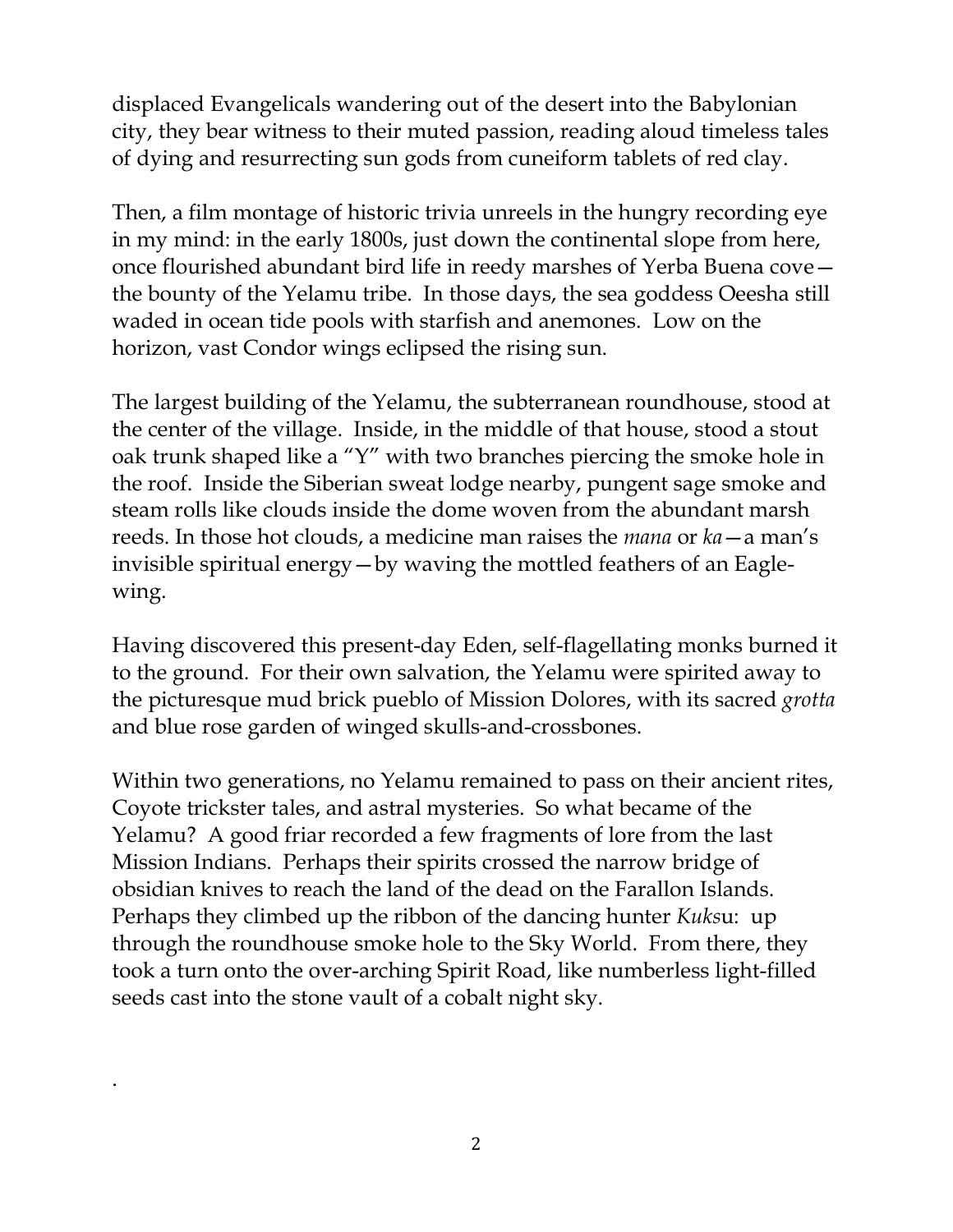. By 1853, business bustled in the expanding village of Yerba Buena Cove, now called San Francisco. The hardy exotic Anglo-Saxon stock that invaded from the east took root and thrived—displacing the former Spanish overlords and whatever Mission Indians still survived. Clapboard buildings and boardwalks lined the Barbary Coast district along Montgomery Street, which still bordered that crescent-shaped cove. And in that cove, General Henry Halleck constructed a giant raft built from felled Santa Cruz redwood giants and the hulls of abandoned ships. This raft became the foundation for a grand Greek-revival edifice, like an ancient ship temple of the healing god Aesculapius, at the birthplace of Rome on the *Isola Tibera*.

Enter the stage of the Barbary Coast: Lt. George Derby, Gen. Halleck's aide de camp, a topographer and the first California humorist. To boot, he was a dashing local Apollo of sorts, well worth a cameo appearance in this tale. He used Squibob and John Phoenix as his pen names and influenced the writing style of Samuel Clemens—and even Mark Twain. Up until this very day, Lt. Derby is the patron saint of the Squibob Chapter of *E Clampus Vitus*, a fraternity of pranksters from California's Wild West days.

. . Tonight, by some unknown anomaly of space and geometry of time, I felt the presence of Squibob and Carlo Marx by my side—like conflicting messengers of Apollo and Dionysus—from time to time, and place to place to place…

.

.

. Now buried under the pyramid at the corner of Montgomery and Washington Streets, for decades the Montgomery Block was the toniest address in the city. But, after a long heyday, it devolved into a sanctuary for a long list of names from art history and other obscure Argonauts of the post-Gold Rush demography. Even the odd expatriate like Oscar Wilde and Robert Louis Stevenson made cameos in this long-running play. It is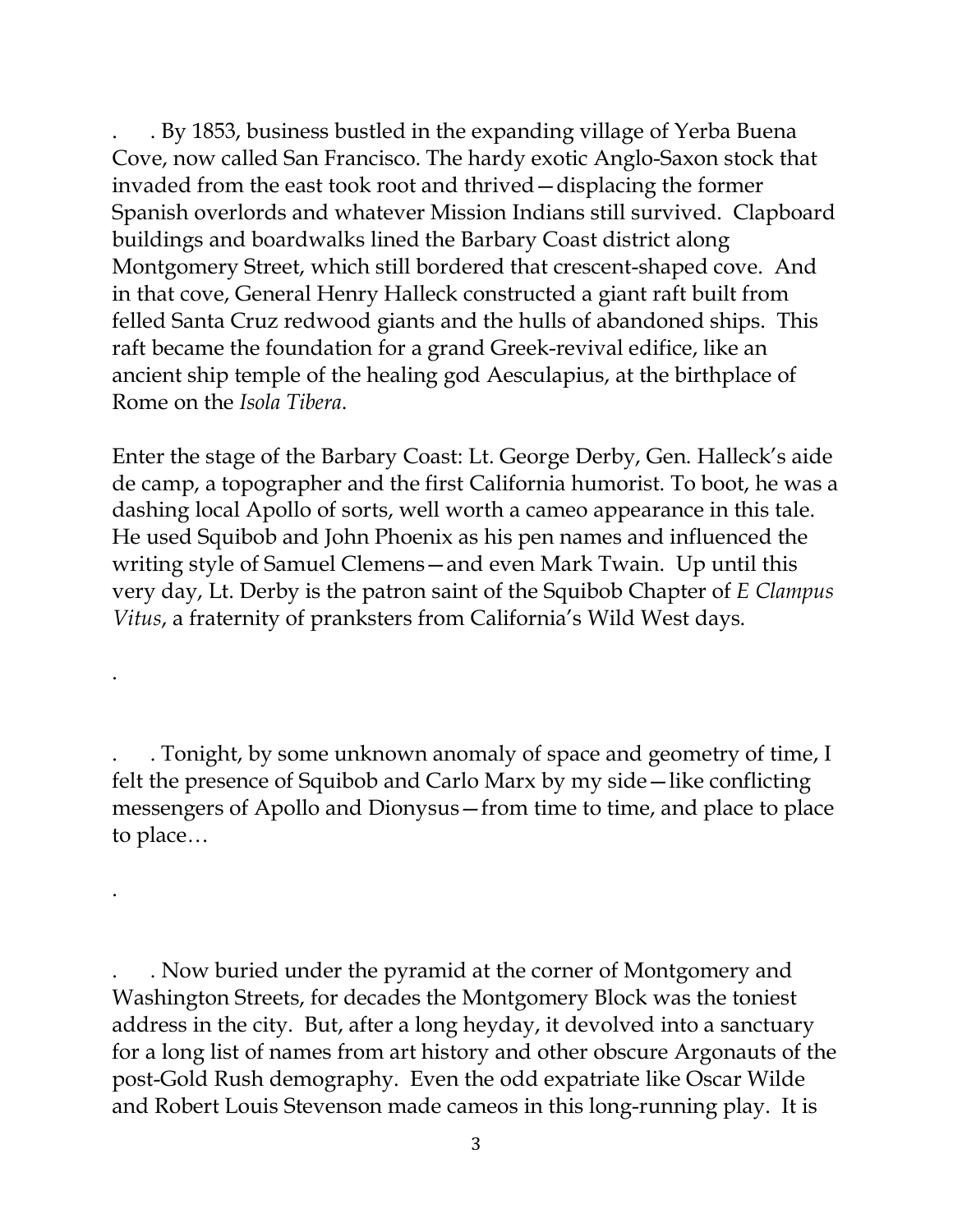alleged that San Francisco Renaissance poet and reluctant "father of the Beats" Kenneth Rexroth memorialized the pet name for the old "Monkey Block."

In the 1860s, Samuel Clemens met the real-life Tom Sawyer in the expansive sanctuary of the Turkish baths. In the 1940s, nearby in Jackson Square, Frida Kahlo, the "Queen of Montgomery Street," reigned with Diego Rivera from their art studio love nest. In their backyard, Ralph Stackpole's "bone yard" of unfinished sculptures thrust up from crescentshaped remnants of primordial sand dunes.

Windblown into the shape of lunettes, these dunes once stretched across the peninsula from the ocean to the bay, deep into the coastal floodplains beneath the surrounding cluster of hills of the San Miguel mountain range. To the Ohlone tribes in the east bay, those twin peaks, that fog-shrouded spit of land where the sun sets was a wild place haunted by ghosts.

.

.

. . During construction, the floating edifice was ridiculed as "Halleck's Folly." The calloused hands of Irish and Chinese immigrants built the Monkey Block in the marshy graveyard of '49er schooners scuttled after sailors deserted the harsh life of the sea to pursue easy gold glinting in cold Sierra foothill streams. With walls filled with red bricks and three-feet thick, the Monkey Block raft rode out the big quake of '06 and stood as a firebreak that saved the "bone yard" and all of Jackson Square from one more infernal apocalypse. But the sturdy fortress couldn't save some of its own: one poor soul lost his studio of 2,000 paintings in one day—or so the urban legend goes.

"Bagdad-by-the-Bay" sometimes can be a trickster even to its own immigrant song residents.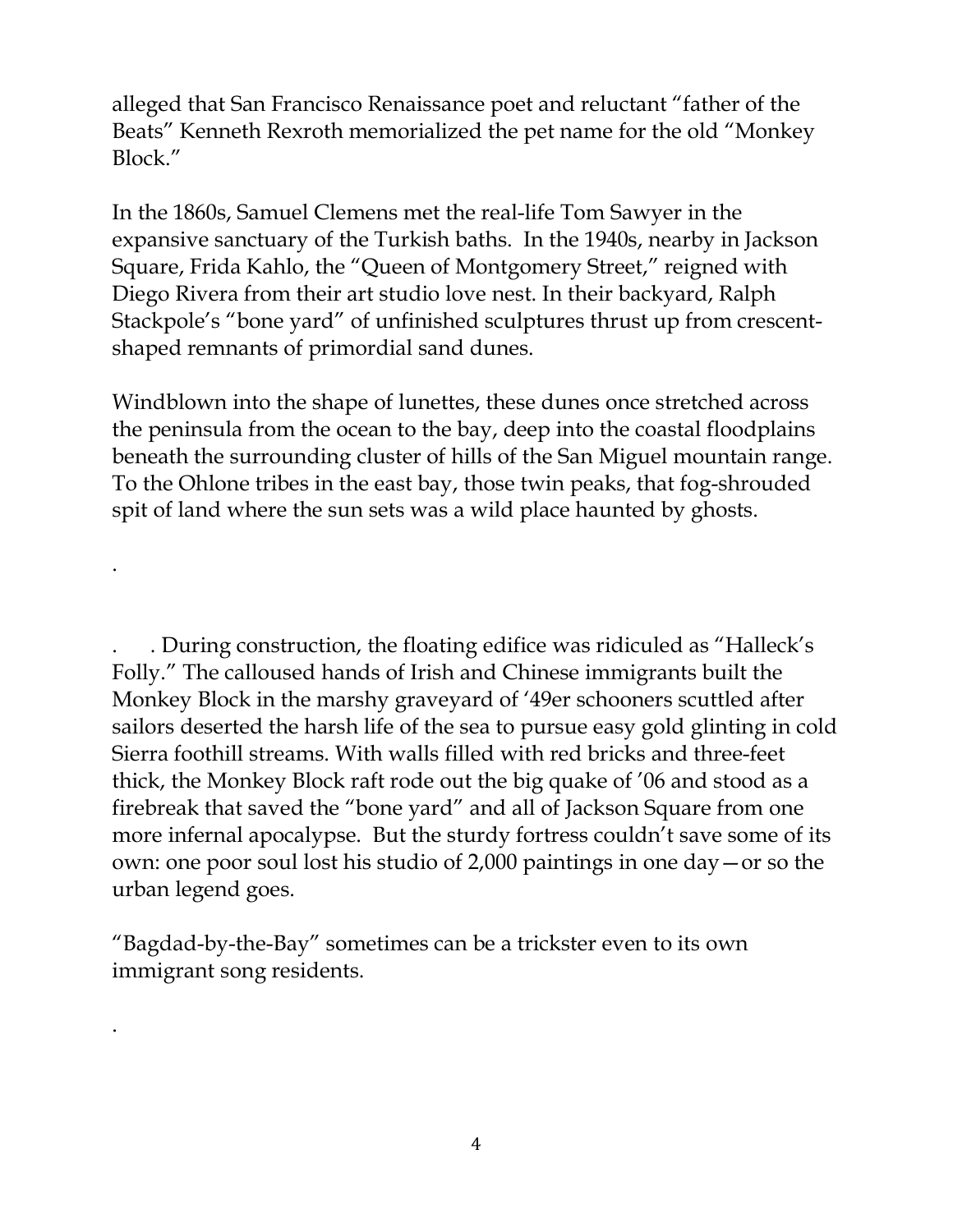. . For a century, this grand edifice breathed like a living thing in the imagination of a city slowly awakening to the pulse of its own cosmopolitan heartbeat. But the fat lady sang the Swan song for the Monkey Block in 1959, when it stubbornly yielded to a brutal mania for urban renewal, and the erasure of urban history. Now, most of its colorful Dionysian residents are forgotten except by obscure academic archives like Tonalist painter and dandy ringleader of the Coppa round table, Xavier Martinez; fiery French landscape artist Jules Tavernier; the devil's own wordsmith Ambrose Bierce; Apollonian radical Jack London—and many others who sailed a different tack in life, often out of a dire necessity.

Around the turn of the century, these local luminaries held subterranean court in the Coppa trattoria surrounded by fantastic murals name-checking kindred spirits with similar internal upheavals of a restless philosophical animal nature—Nietzsche, Shakespeare, Dante, Plotinus—and other early disrupters of cultural DNA. And, above these Forefathers, walking on the top border of the mural, a long march of black cats circumnavigated the room like the ritual procession of an Egyptian Goddess.

The giant pet lobster in one panel of the mural most likely convened these meetings of the local avant-garde. Or maybe it was Emerson's Platonic Idea of an Over-Soul who had some hidden hand in the proceedings. In any event, some guiding spirits inspired a fire in their acolytes' souls to know the truth of things and to *know thyself*, like ancestral Roman household deities of the hearth like tribal Penates and ancient Lares watching over Xavier's round table of initiates, a local oracular navel, a modern outpost of a dismantled Delphi—an odd place in the world even for these misfits.

. Now, all of those strange imaginings recede to whence they came, and I am back on the bench in St. Mary's square. There, I summon Carlo and Squibob to help triangulate tonight's geo-mythic Barbary Coast survey.

.

*As above, so below* (as hermetic mystics say) and there, high in the darkening eastern sky, the Summer Triangle rides on the timeless tide of the Milky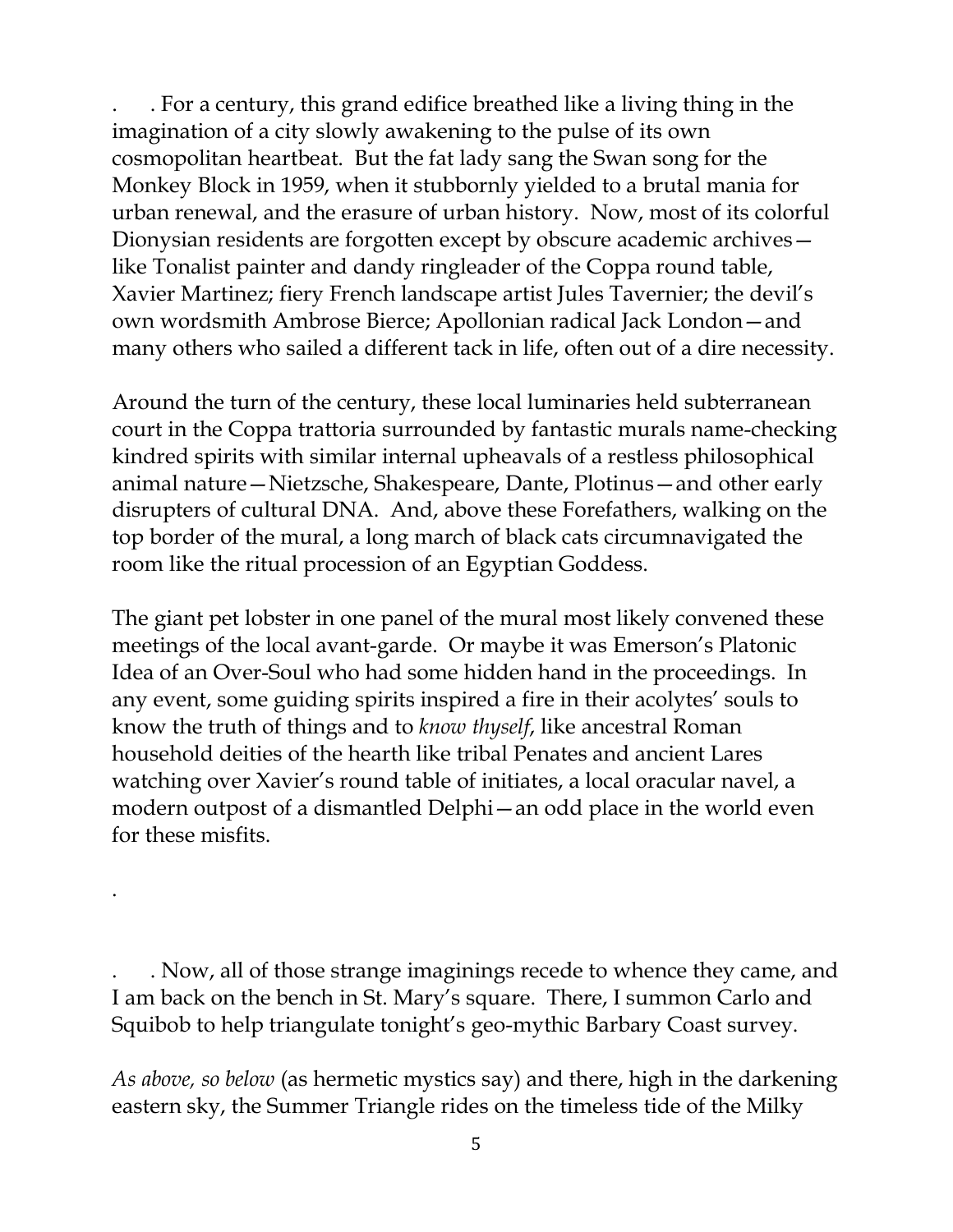Way. Feeling warmer against the fog now, I debark on Grant Street through an egg-shaped 5th dimensional portal opening to reveal an isolated fragment of grand imperial China. Though postcard-perfect now, it began as a fetid ghetto built on top of those desolate windblown sand dunes shaped like silvery lunettes.

.

.

. Buzzing electric neon gas of the art deco Bodhi Bar sign: a joint where Dashiell Hammett must have taken a dive or two, at least in the *film noir* montage in my mind. The large cinnabar arch looms like the engulfing mouth of a Stone Age cave temple, pulling me inside with a strange magnetism—but no lifelike charcoal figures of Aurochs stampede the walls.

Now, sitting down at the horseshoe bar, and a bit out of place, an auburn man with a manicured goatee and enigmatic, noble face. A rust-hued suit readymade, like the splendid shoes and bowler hat. Dark eyes turned my way, and widened with an instant of recognition. A transference of something subtle, even molecular, had taken place—like a mundane strong force interaction of mesons and baryons. Like the dance of quarks and particles that make up all existing matter as well as the negative spaces. Suddenly, the room began to spin and accelerate with the power of a cyclotron, with the pace of an infinitely expanding cosmos wishing to know its own outer limits. Then all faded to black…

. . Beneath the Barbary Coast boardwalks, beneath the threshold of waking dreams, I awoke, groggy, to a subterranean city tunneled into caves where ephemeral floating clouds of mountainous islands filled with grand towering palaces and colorful stepped pyramids flickered with heat lightning in dark skies of expatriate opium dens.

And, from an underworld of even deeper caves, the muted screams of withdrawal.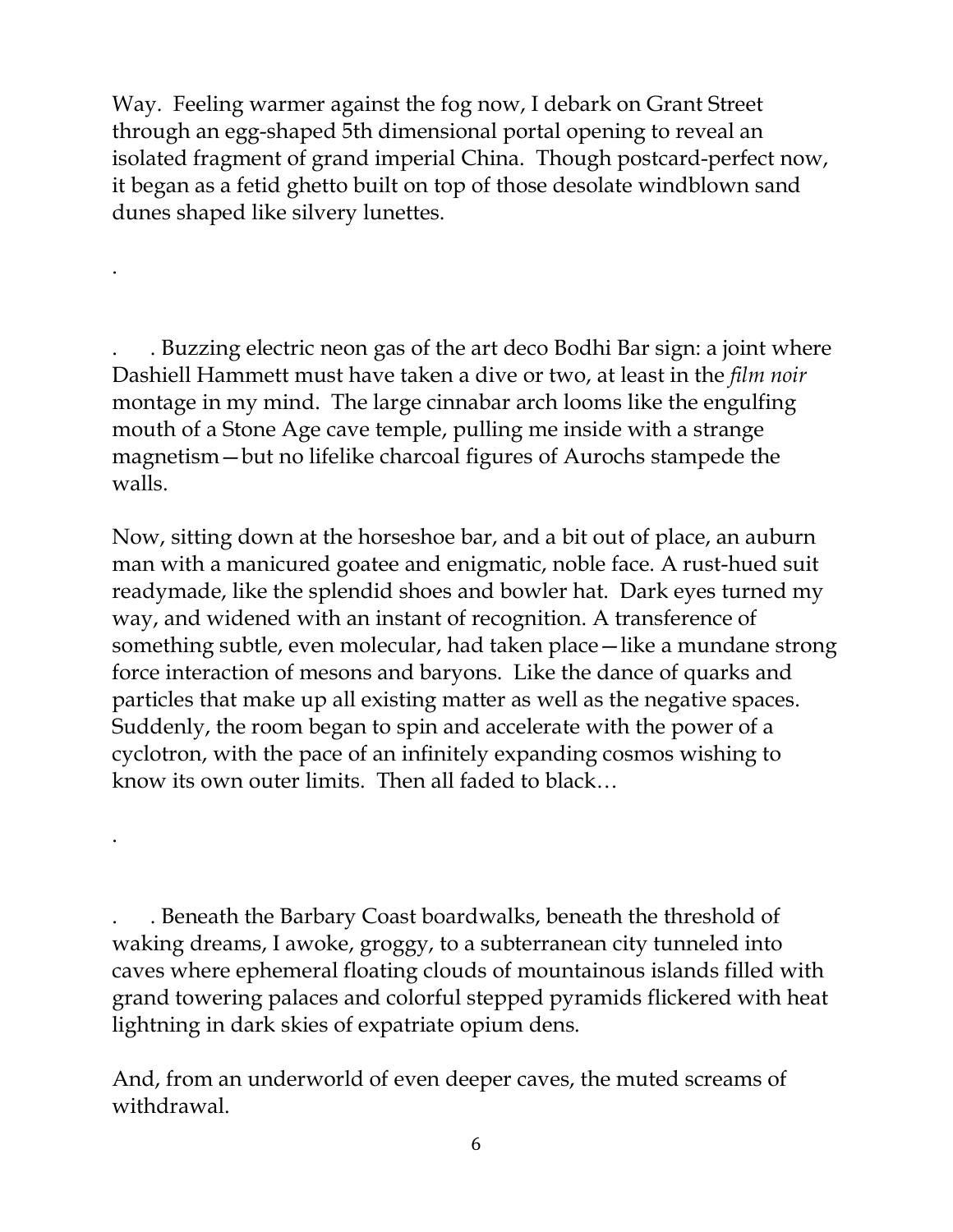. . Back in the mundane world of reality again, I shook off the interdimensional space dust, and recalculated my GPS bearings. On the Chinatown curbside nearby, several troupes of sweet weathered faces of Chinese lyre players vibrating the air with rich alien beauty sounds of atonal contrapuntal antiquity. Up a side street climbing the Nob Hill slope, a narrow *chiaroscuro* canyon deep in light and shadow. There, a miniature Imperial palace stood sharply etched against the penumbra of the setting sun, three flags snapping in the westerly gusts above a roofline of bright nested gondolas of cinnabar and gold.

. . The next starry node on the Navigator's Triangle was this timeless sanctuary, *la grotta del Vesuvio*. Tonight, it's unspoiled by conspicuous signs of high-tech upward mobility. In the place of Aurochs, framed Beat memorabilia stampedes across the cave walls as I slouch towards the climax of this mystery play. I hoist a "Sal Paradise" or three, in anticipation of some much-needed bliss: renditions of Sal's early Bird-inspired bop prosody recited by remnants of Dean Moriarty's electrified prankster tribe as a nervous city makes merry staring deep into the new paradigm of a televised everyday abyss…

The Sal Paradise

.

.

 Tequila Rum Orange juice Cranberry Squeeze of lime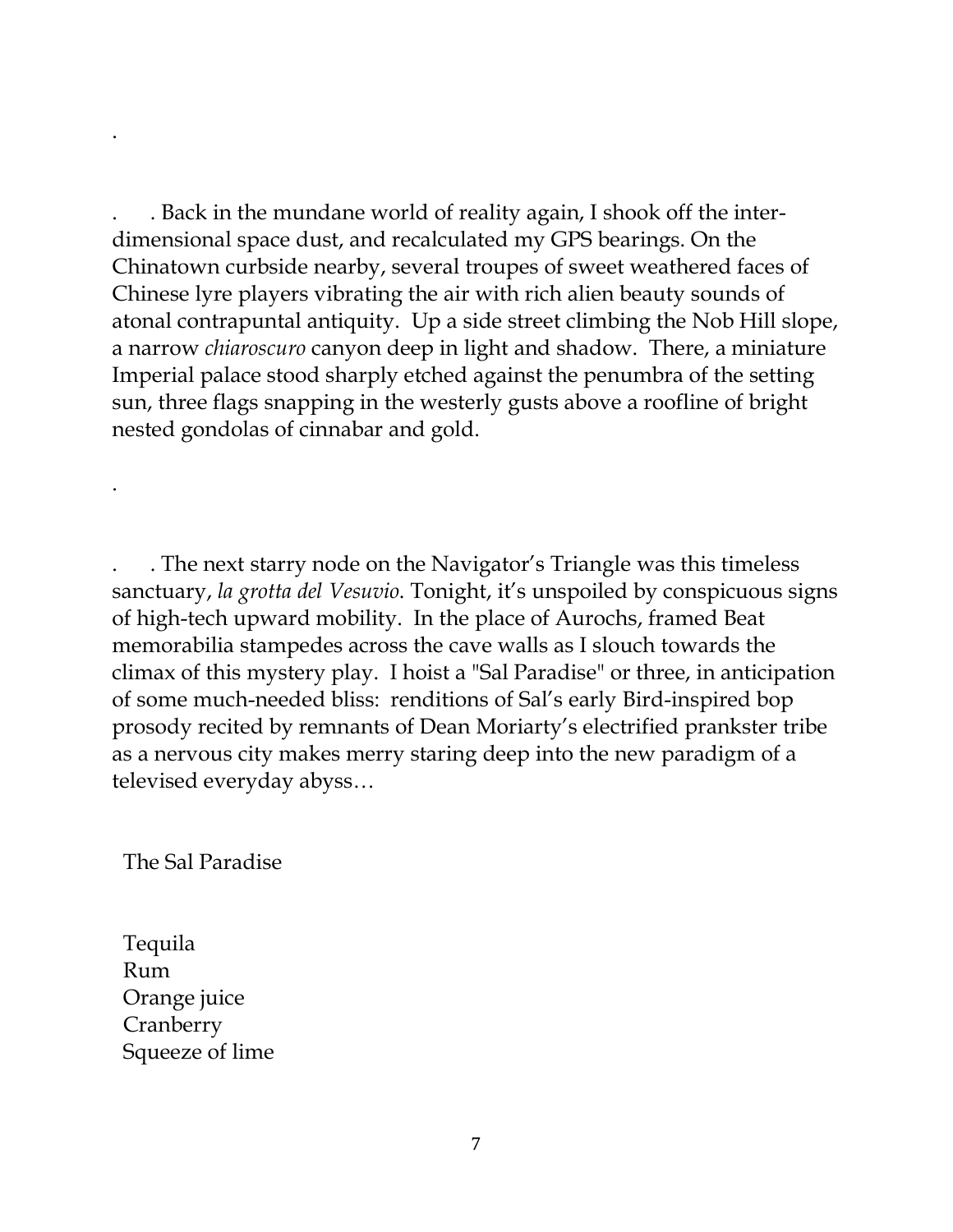So *Sub Limine*!

O *sublime*!

.

. . Here's to Halleck's Folly. Here's to reforestation. Here's a 50th anniversary Summer of Love kiss for ye Pranksters, Merry or Otherwise:

Old St. Mary's Park is

 a bright star on the Navigator's Triangle a philosopher's flying island of arcane knowledge surrounded by a sea of mystery swirling around an axis

bold as love

to kiss

 shrouded in fog blind to the forest of steely monoliths where many jacks search for gold but

little

gold

exists.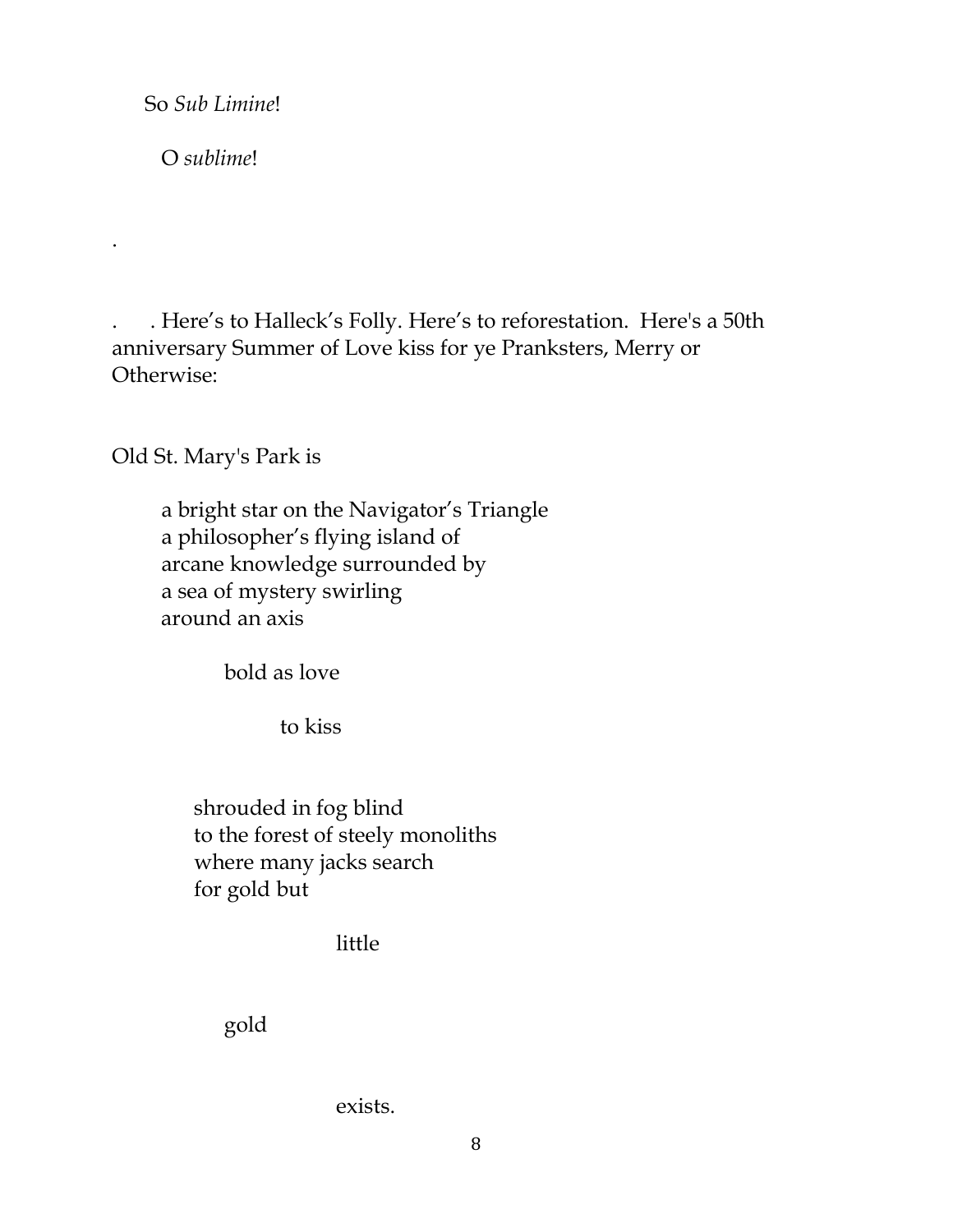## . . II: The Dead Trees Still Speak

.

.

The blue chip bankers, top-drawer lawyers, silver kings, and goldsmiths gradually vacated to the steel-framed skyscrapers of Hearst and other blue rosebud cases sprouting up like new spring growth near Market Street: another iteration of the new immigrant city searching for its multicultural identity. The grand floating temple of the Monkey Block was abandoned to artists, writers, sculptors, dancers, singers, orientalists, average Joes, neoorphics, assorted eccentrics (you get the picture), and other social misfits.

There, in those deep alcoves of the Inferno-proof walls, up to 75 budding artists could nest like *Homo erectus* in their sheltering African savannah tree sculpting torsos of Adamic red clay, writing rule-breaking poetry, sketching fleeting visions, or escaping entirely from the material world into another heightened world of colorful abstractions and strange biomorphic surrealisms. Some images were captured in one medium or another, but many other fevered daydreams were lost to the Akashic records for unknown future brothers under the night vault of sacred constellations created around campfires projecting simulacra of the mythmaking human mind.

Sometimes the spiraling cosmos can play tricks even on its own primal residents.

. . "Go west young man and grow up with the country," Horace Greeley once said. But take care, young Jacky, not to get cribbed by the painted ladies on Maiden Lane or have your heart shanghaied by a dandy in a scuttled schooner converted into some weird Oriental saloon. But when grappa, Pismo Punch, and wormwood absinthe starts to flow in your veins,